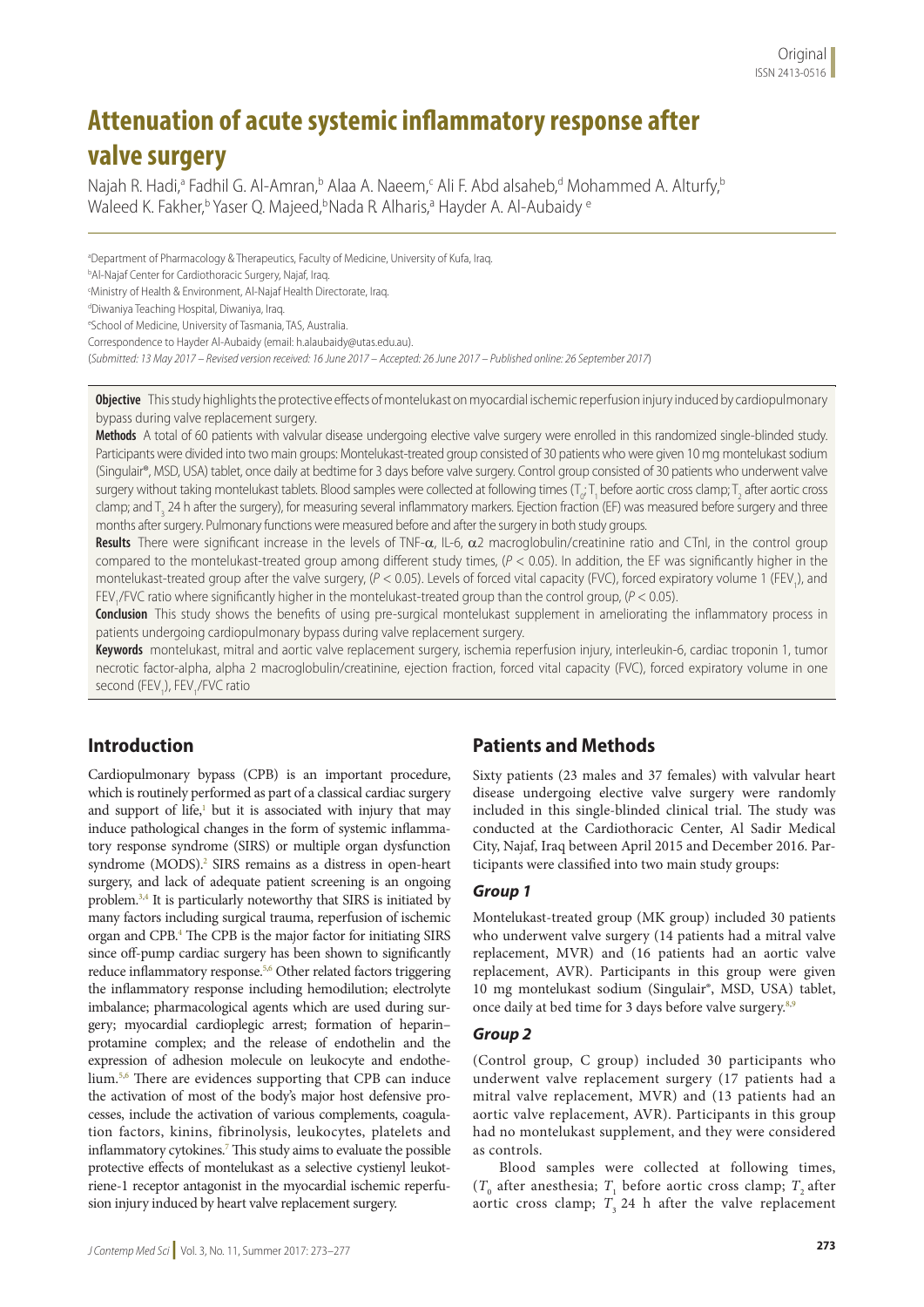surgery), for the measurements of the following inflammatory biomarkers (tumer necrotic factor alpha (TNF- $\alpha$ ); Interleukin 6 (IL-6); Alpha 2 macroglobumin over creatinine ( $\alpha$ 2 macroglobulin/creatinine) ratio and cardiac troponin 1 (cTnI). For all participants, serum samples were separated and stored at −80°C until analysis. The determination of cytokines was formed using an ELISA assay (Cloud-Clone Corp., USA).

Bronchial wash was collected from each participants before the valve replacement surgery and after the completion of the operation in order to determine the levels of IL6 and TNFa.

Echocardiography was also performed to determine the ejection fraction (EF) before the surgery and was repeated three months after the surgery.

Pulmonary function test was undertaken 2 days before the surgery and 10 days after the surgery in order to evaluate the lung protective effects of montelukast in non-asthmatic participants to determine the levels of the forced vital capacity (FVC); forced expiratory volume 1 ( $FEV<sub>1</sub>$ ); and the  $FEV<sub>1</sub>/FVC$ ratio as measured by Spirometer.

#### *Statistical Analysis*

Data were analyzed to determine the mean and standard error of the mean using statistical package for social sciences (SPSS) version 20 software for windows. The study used independent sample *t*-test, paired *t*-test and chi-squared test for categorical variables. A *P-*value of ≤0.05 was considered significant.

# **Results**

Participants of the two study groups were comparable for age, gender and comorbidities (Table 1).

#### *Tumor necrotic Factor Alpha (TNF-`) Concentration*

Serum levels of TNF- $\alpha$  were significantly lower in the montelukast-treated group compared to the control group,

| Table 1.                                               | Demographic characteristics of the participants            |  |
|--------------------------------------------------------|------------------------------------------------------------|--|
|                                                        | included in this study. Data are represented as mean $\pm$ |  |
| standard error of mean. P considered to be significant |                                                            |  |
|                                                        | at or below 0.05.                                          |  |

| Variable                            | MK group ( $N = 30$ )    | C group $(N = 30)$       |
|-------------------------------------|--------------------------|--------------------------|
| Age/years                           | $48.93 \pm 1.68$         | $48.43 \pm 1.94$         |
| Gender (Male/Female)                | 13 (43.3%)/17<br>(56.7%) | 10 (33.3%)/20<br>(66.7%) |
| Body mass index ( $\text{kg/m}^2$ ) | $27.1 \pm 3.9$           | $26.1 + 2.6$             |
| Smoking/non smoking                 | 20/10                    | 21/9                     |
| Fasting plasma glucose<br>(mmol/l)  | $5.2 \pm 1.7$            | $5.7 \pm 2.3$            |
| Hypertensive                        | 6                        | 7                        |
| Systolic blood pressure<br>(mm Hq)  | $145.5 \pm 15$           | $143.7 + 16.8$           |
| Diastolic blood pressure<br>(mmHq)  | $86.8 + 14$              | $86.5 \pm 11.4$          |
| Heart rate (beats/min)              | $85.6 \pm 17.5$          | $84.3 \pm 12.6$          |
| Blood urea (mg/dl)                  | $26.2 \pm 8.5$           | $27.5 \pm 9$             |
| Serum creatinine (mg/dl)            | $0.78 + 0.09$            | $0.72 \pm 0.1$           |

\*significant difference between the two study groups at any time at *P* equal or less than 0.050.

(*P* < 0.05), at different study times: before anesthesia; before aortic cross clamp; after aortic cross clamp and 24 h after surgery as shown (Fig. 1).

#### *Interleukine 6 (IL6) Concentration*

The IL-6 levels were significantly  $(P < 0.05)$  lower in montelukast-treated group as compared to the control group at all study times (Fig. 2).

### *Cardiac Troponin I (cTnI)*

The concentrations of cTnI were significantly lower in the montelukast-treated group compared to the control group at the all selected study times,  $(P < 0.05)$ ,  $(Fig. 3)$ .

#### *Alpha 2 Macroglobulin/Creatinine Ratio (A2M/Cr)*

Similarly, the levels of the  $\alpha$ 2M/Cr ratio were significantly  $(P < 0.05)$  lower in the montelukast-treated groupy times (Fig. 4).

## *Ejection Fraction (EF)*

The EF was significantly higher in the montelukast-treated group compared to the Control group after the valve replacement surgery, (*P* < 0.05), (Fig. 5).

## **FEV./FVC Ratio**

This study showed a non-significant difference in  $\rm{FEV_{1}/FVC}$ ratio between the two study groups before the valve replacement surgery. However, the ratio became statistically significant, (*P* < 0.05), in the montelukast-treated group as compared to the Control group (Fig. 6).

# *Correlation Between IL-6 and FEV1 /FVC Ratio*

There was a significant negative correlation between the IL-6 in the bronchial wash and FEV1/FVC ratio,  $(r = -0.675,$  $P < 0.001$ ), for all participants (Fig. 7).

# *Correlation Between TNF-` and FEV1 /FVC Ratio*

Similarly, these was a significant negative correlation between the levels of TNF- $\alpha$  in bronchial wash and the FEV,/FVC ratio,  $(r = -0.708, P < 0.001)$ , (Fig. 8).



Fig. 1 **TNF-` concentration at different study times into two groups; montelukast-treated group and control group.**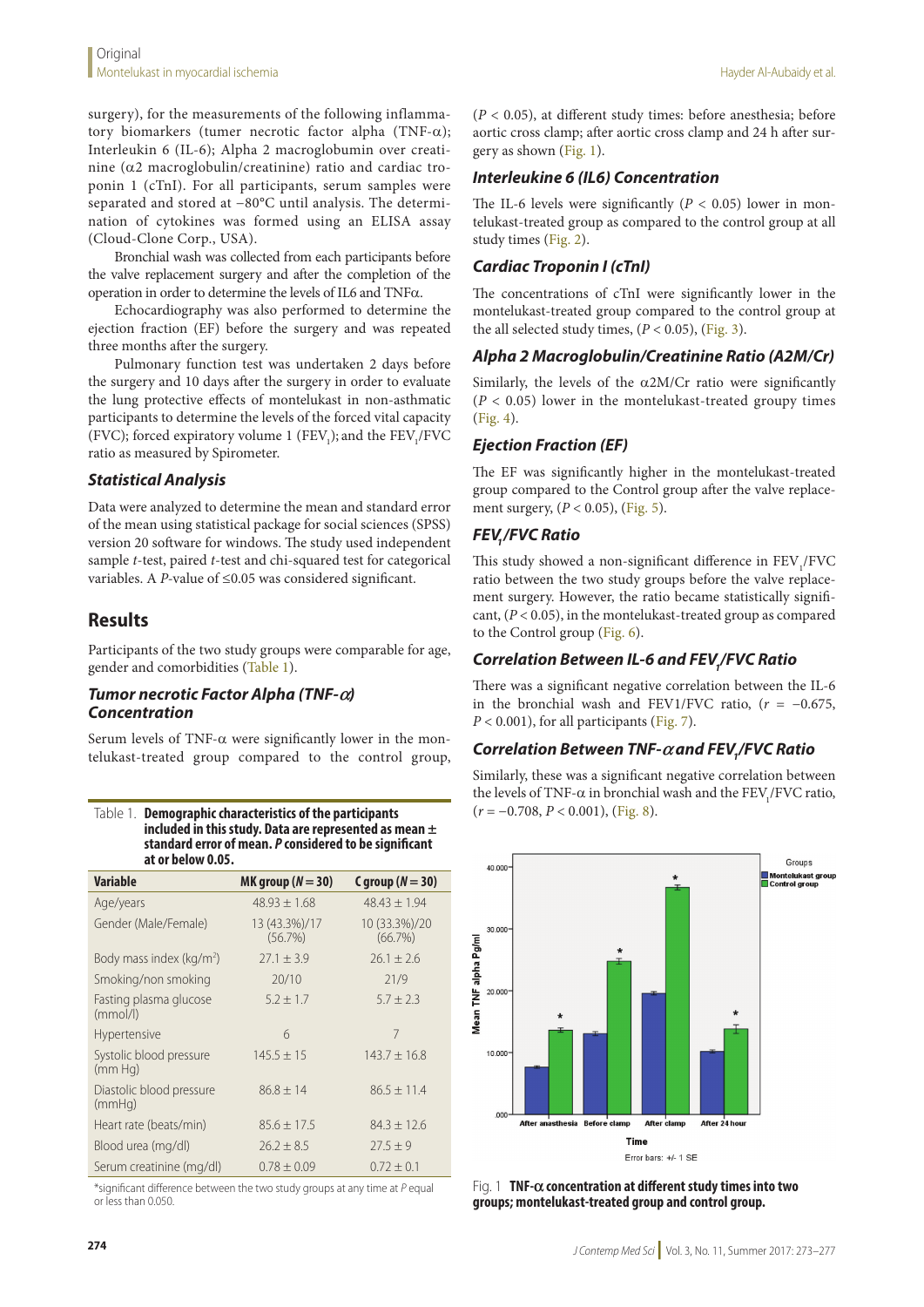

Error bars: +/- 1 SE









Fig. 4 **`2M/Cr concentration at different study times into two groups; montelukast-treated group and control group.**



Fig. 5 **Ejection fraction before and after valve surgery in montelukast-treated group and control group.**



**Fig. 6 FEV<sub>1</sub>/FVC before and after valve surgery in montelukasttreated group and control group.**

#### **Discussion**

Leukotrienes (LTs) are defined as bioactive proinflammatory molecules that are produced by the 5-lipoxygenase pathway from arachidonic acid metabolism in many cells, including epithelial cells, fibroblasts, myoblasts, smooth muscle cells, basophils, eosinophils, neutrophils, macrophages, and lymphocytes. They play potent inflammatory roles in human body response.10 These cytokines, particularly TNF- $\alpha$ , are early regulators of the immune response and can induce the release of secondary cytokines, such as IL-6 and TNF-a, which provokes neutrophil-mediated tissue injury by acting on endothelial cells and other neutrophils.10 This study focussed on the anti-inflammatory effects of specific cytokines, (TNF- $\alpha$  and IL-6), in ameliorating the inflammatory response after elective heart valve surgery. Both levels of these cytokines were significantly lower, (at all times), in the montelukast-treated groups as compared to the Control group,  $P < 0.05$ , (Figs 1 and 2). This proves the importance of using anti-inflammatory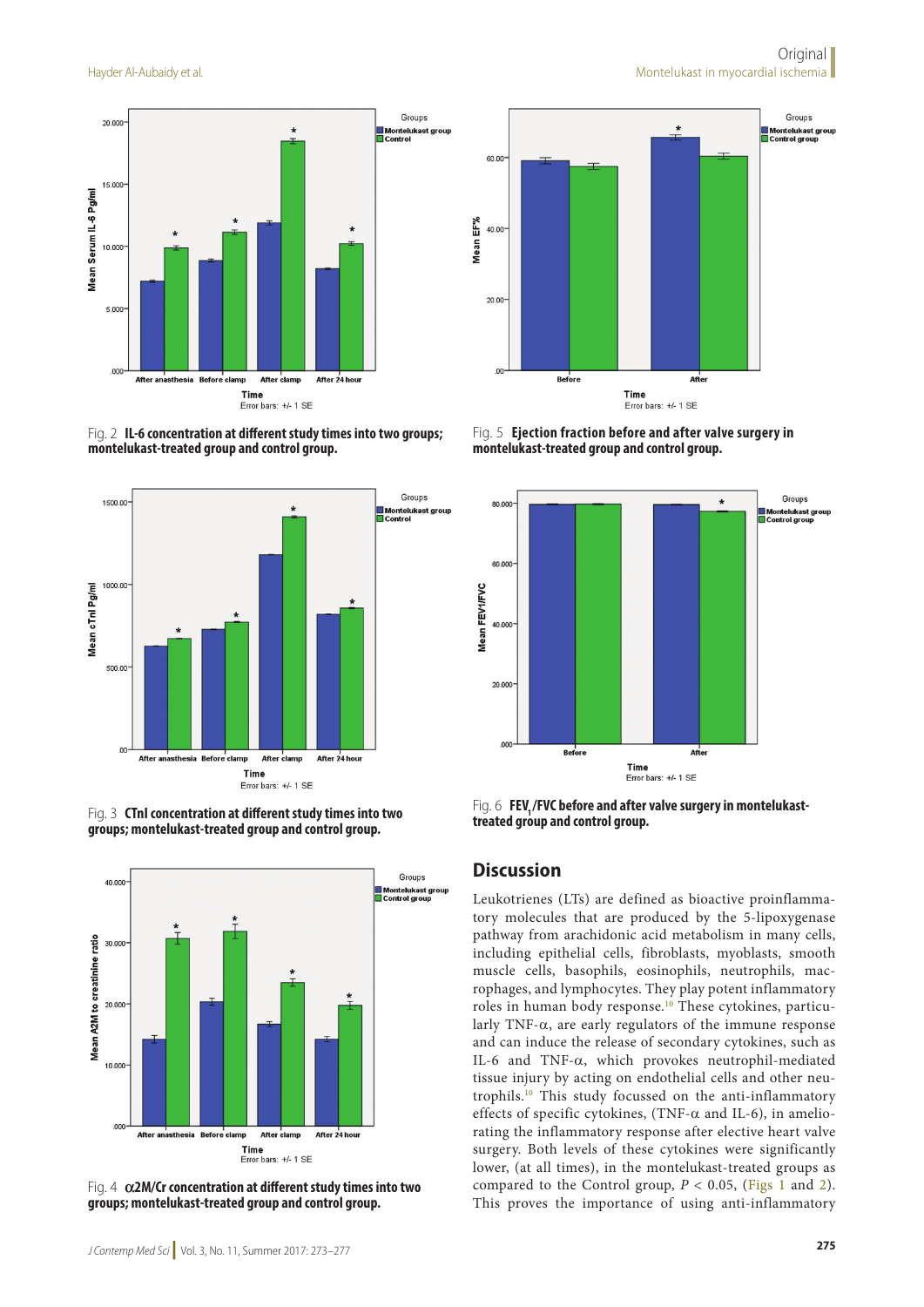

**Fig. 7 Correlation between IL-6 and FEV<sub>1</sub>/FVC.** 



**Fig. 8 Correlation between TNF-** $\alpha$  **and FEV<sub>1</sub>/FVC.** 

#### **References**

- 1. Charbonney E, Wilcox E, Shan Y, d'Empaire PP, Duggal A, Rubenfeld GD, et al. Systemic angiopoietin-1/2 dysregulation following cardiopulmonary bypass in adults. Future Sci OA. 2017;3:FSO166.
- 2. Xie XJ, Tao KY, Tang ML, Du L, An Q, Lin K, et al. [Establishment and evaluation of extracorporeal circulation model in rats]. Sichuan Da Xue Xue Bao Yi Xue Ban. 2012;43:770–774.
- 3. Sablotzki A, Friedrich I, Muhling J, Dehne MG, Spillner J, Silber RE, et al. The systemic inflammatory response syndrome following cardiac surgery: different expression of proinflammatory cytokines and procalcitonin in patients with and without multiorgan dysfunctions. Perfusion. 2002;17:103–109.
- 4. Al-Rashid F, Kahlert P, Selge F, Hildebrandt H, Patsalis PC, Totzeck M, et al. Risk Assessment of patients undergoing transfemoral aortic valve implantation upon admission for post-interventional intensive care and surveillance: implications on short- and midterm outcomes. PloS one. 2016;11:e0167072.
- 5. Turagam MK, Mirza M, Werner PH, Sra J, Kress DC, Tajik AJ, et al. Circulating biomarkers predictive of postoperative atrial fibrillation. Cardiol Rev. 2016;24:76–87.
- 6. Zakkar M, Ascione R, James AF, Angelini GD, Suleiman MS. Inflammation, oxidative stress and postoperative atrial fibrillation in cardiac surgery. Pharmacol Ther. 2015;154:13–20.
- 7. Landis RC, Brown JR, Fitzgerald D, Likosky DS, Shore-Lesserson L, Baker RA, et al. Attenuating the systemic inflammatory response to adult cardiopulmonary bypass: a critical review of the evidence base. J Extra Corpor Technol. 2014;46:197–211.
- 8. Balani SK, Xu X, Pratha V, Koss MA, Amin RD, Dufresne C, et al. Metabolic profiles of montelukast sodium (Singulair), a potent cysteinyl leukotriene1

Hayder Al-Aubaidy et al.

supplements prior to any invasive heart surgery to reduce the inflamatory result and improves the outcomes.<sup>11,12</sup>

Our findings also indicated that montelukast is able to reduce the levels of cTnI (Fig. 3). This is in agreement with the previous studies and confirm that montelukast, at high doses, might have cardioprotective effects during endotoxemia attributed to its antioxidant and anti-inflammatory properties.<sup>13,14</sup> It is also effective in reducing levels of lipopolysaccharides (LPS) induced heart injury and decreasing malondialdehyde (MDA) levels, one of LPS-end products.13 Malondialdehyde (MDA) also has a potent role in inflammation, and it can increase the antioxidant glutathione (GSH) contents in heart tissue.<sup>13</sup>

Medical treatment with montelukast supplements was also beneficial in increasing the percentage of the EF among the montelukast-treated group as compareed to the Control group (Fig. 5). This is because montelukast has the ability of reducing the oxidative stress and apoptosis and providing beneficial effects on myocardial remodeling.15,16

This study also showed significant negative correlations between the ratio of  $\text{FEV}_1/\text{FVC}$  and the IL6, TNF $\alpha$  (Figs 7 and 8), respectively. This proves the pulmonary protective effects of montelukast in reducing the inflammatory process and improving overall lung functions.<sup>17,18</sup>

#### **Conclusion**

This study shows the benefits of using pre-surgical montelukast supplement in ameliorating the inflammatory process in patients undergoing cardiopulmonary bypass during valve replacement surgery.

## **Conflict of Interest**

Authors wish to declare that there is no conflict of interest, including specific financial interests and relationships and affiliations relevant to the subject of the manuscript, exist with this study.  $\blacksquare$ 

receptor antagonist, in human plasma and bile. Drug Metabol Dispos. 1997;25:1282–1287.

- 9. Zhao JJ, Rogers JD, Holland SD, Larson P, Amin RD, Haesen R, et al. Pharmacokinetics and bioavailability of montelukast sodium (MK-0476) in healthy young and elderly volunteers. Biopharm Drug Dispos. 1997;18:769–777.
- 10. Kuru S, Kismet K, Barlas AM, Tuncal S, Celepli P, Surer H, et al. The effect of montelukast on liver damage in an experimental obstructive jaundice model. Viszeralmedizin. 2015;31:131–138.
- Peng J, Zhou H, Kuang G, Xie L, Tian T, Liu R. The selective cysteinyl leukotriene receptor 1 (CysLT1R) antagonist montelukast regulates extracellular matrix remodeling. Biochem Biophys Res Commun. 2017;484:474–479.
- 12. Said MM, Bosland MC. The anti-inflammatory effect of montelukast, a cysteinyl leukotriene receptor-1 antagonist, against estradiol-induced nonbacterial inflammation in the rat prostate. Naunyn Schmiedebergs Arch Pharmacol. 2017;390:197–205.
- 13. Khodir AE, Ghoneim HA, Rahim MA, Suddek GM. Montelukast attenuates lipopolysaccharide-induced cardiac injury in rats. Hum Exp Toxicol. 2016;35:388–397.
- 14. Wang L, He Y, Zhang Y, Zhou H, Yu L, Yang J, et al. Effects of active components of Fuzi and Gancao compatibility on Bax, Bcl-2, and Caspase-3 in chronic heart failure rats. Evid Based Complement Alternat Med. 2016;2016:7686045.
- 15. Becher UM, Ghanem A, Tiyerili V, Furst DO, Nickenig G, Mueller CF. Inhibition of leukotriene C4 action reduces oxidative stress and apoptosis in